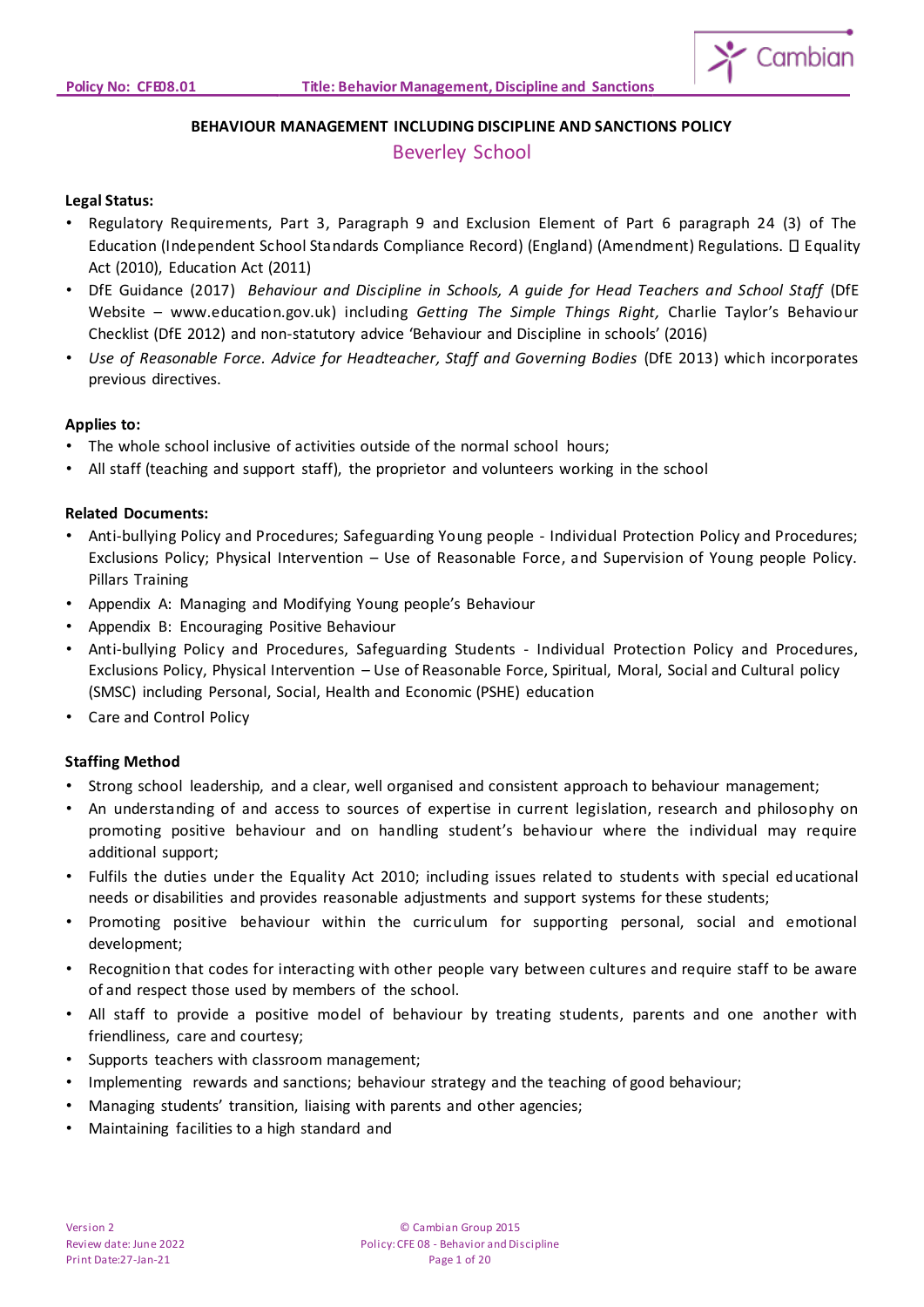

• Taking disciplinary action against young people who are found to have made malicious accusations against staff, potentially including a fixed term, or if necessary permanent, exclusion.

The policies, working practices, documentation and record keeping support the implementation outlined above.

#### **Availability:**

This policy is made available to parents/carers/guardians staff and students from the school office and website

#### **Monitoring and Review:**

- This policy will be subject to continuous monitoring, refinement and audit by the Headteacher
- The Proprietor undertakes an annual review of this policy and the efficiency of its implementation by no later than one year from the date shown below or earlier if changes in legislation, regulatory requirements or best practice guidelines so require.

Signed:

Kingdiscalo.

Sh hans

Ann Marie Edwards

Date: June 2021

**JOHN IVERS** Head teacher **Proprietor**, Cambian Group

 **Beverley School is committed to safeguarding and promoting the welfare of young people and expects all staff and volunteers to share this commitment. It is our aim that all students fulfil their potential.**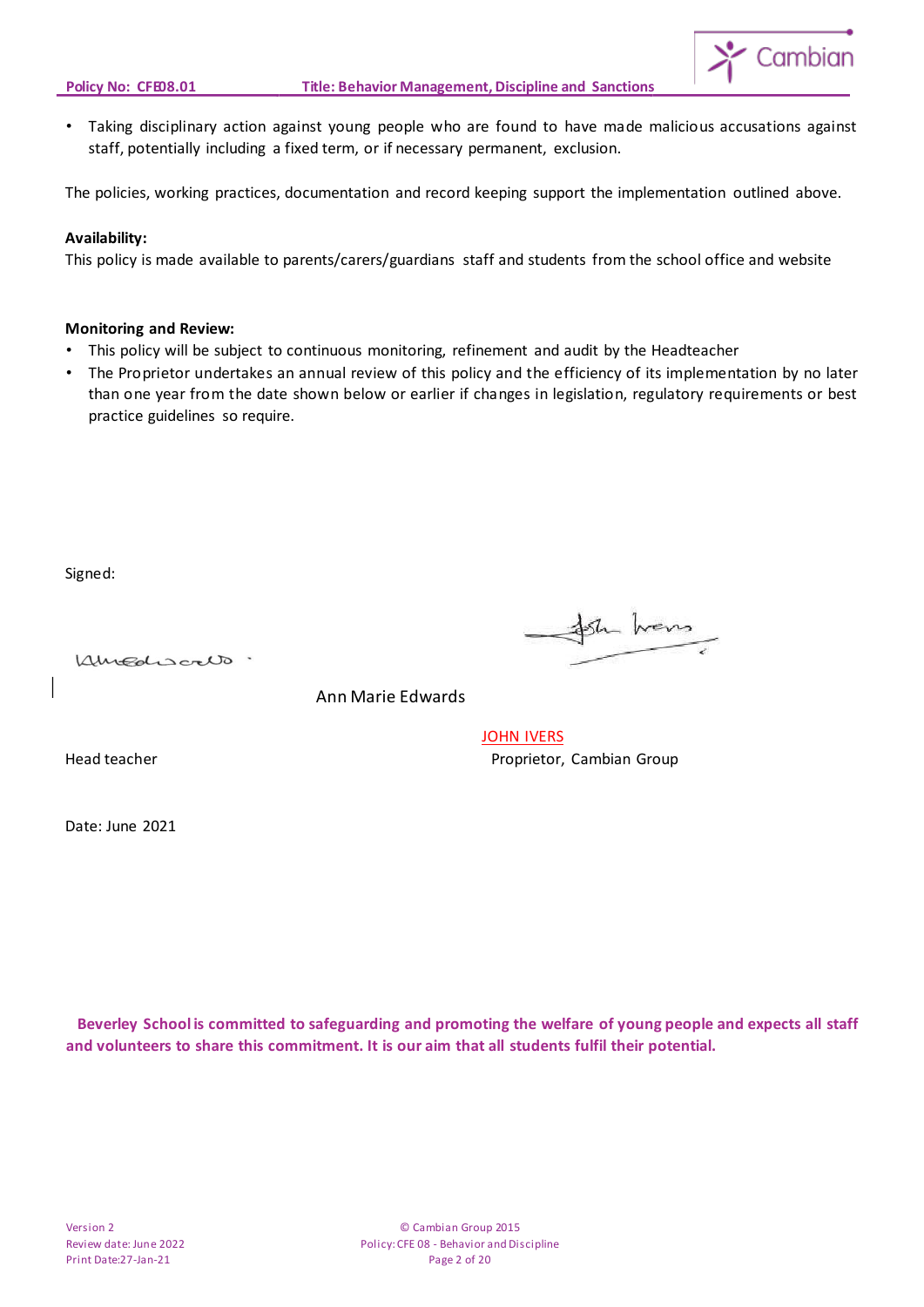

#### **Behaviour Management including Discipline and Sanctions Policy Student Profile**

Our School provides for those with emotional and social difficulties (ESD), as well as other needs or diagnoses, including mental health, ADHD, ADD, and other difficulties. Most of our young people are referred to us and funded through the local authorities. Our age range may vary depending on specific cases; however most of our students will range between 9-18 years of age. Some of our young people will have a Statement of Special Educational Needs or an Education Health Care Plan. Others may be undergoing assessment.

#### **Student Profile**

Our School provides for those with emotional and social difficulties (ESD), as well as other needs or diagnoses, including mental health, ADHD, ADD, and other difficulties. Most of our young people are referred to us and funded through the local authorities. Our age range may vary depending on specific cases; however most of our students will range between 9-18 years of age. Some of our students will have a Statement of Special Educational Needs or an Education Health Care Plan. Others may be undergoing assessment. Students enter our school via two routes, internal which are via our own care homes or external which are from Local Authorities

#### **Student Profile**

Young people who have experienced Individual Sexual Abuse (CSA) or Individual Sexual Exploitation (CSE) (generally in the older age range 11-19 years) may have been referred to us as an emergency or an assessed placement, via the SACCS care route. Some of our students attend mainstream school or a school of further education. A significant number of students may have a broad range of educational difficulties, ranging from MLD,ESD and ASD/AS. Our Education programs range from a 12 week assessment within the residential care home, to full-time education in our school.

#### **Statement of Intent**

This policy is designed to promote and create a framework for achieving good behaviour, rather than merely deter anti-social behaviour. It is directly related to the social, physical and emotional well-being of everyone meaning we aim for every member of the school community to feel valued and respected, and each person to be treated fairly and well. In the main, encouragement and support should be seen as the basis for developing acceptable behaviour within the school Positive reinforcement of good behaviour is infinitely preferable to negative responses to bad as negative reinforcement can, in fact, be counterproductive. Young people should be given a positive choice to behave well whilst reminded of the consequences of not doing so. We are a caring community, whose values are built on mutual trust and respect for all. The school behaviour policy is therefore designed to help all members of the school to live and work together in a way conducive to learning by creating a stable and secure environment that encourages respect for others while acknowledging the particular difficulties this represents for our young people.

We believe that young people flourish best when their personal, social and emotional needs are met to ensure high self-esteem and where there are clear and developmentally appropriate expectations for their behaviour. To this end we encourage all members of the School to consider the feelings of others, accept personal responsibility for their actions, and treat all property with due care irrespective of its ownership. We do not accept behaviour, such as bullying, insensitivity, bad language, vandalism and theft, which undermines these aims. This policy is a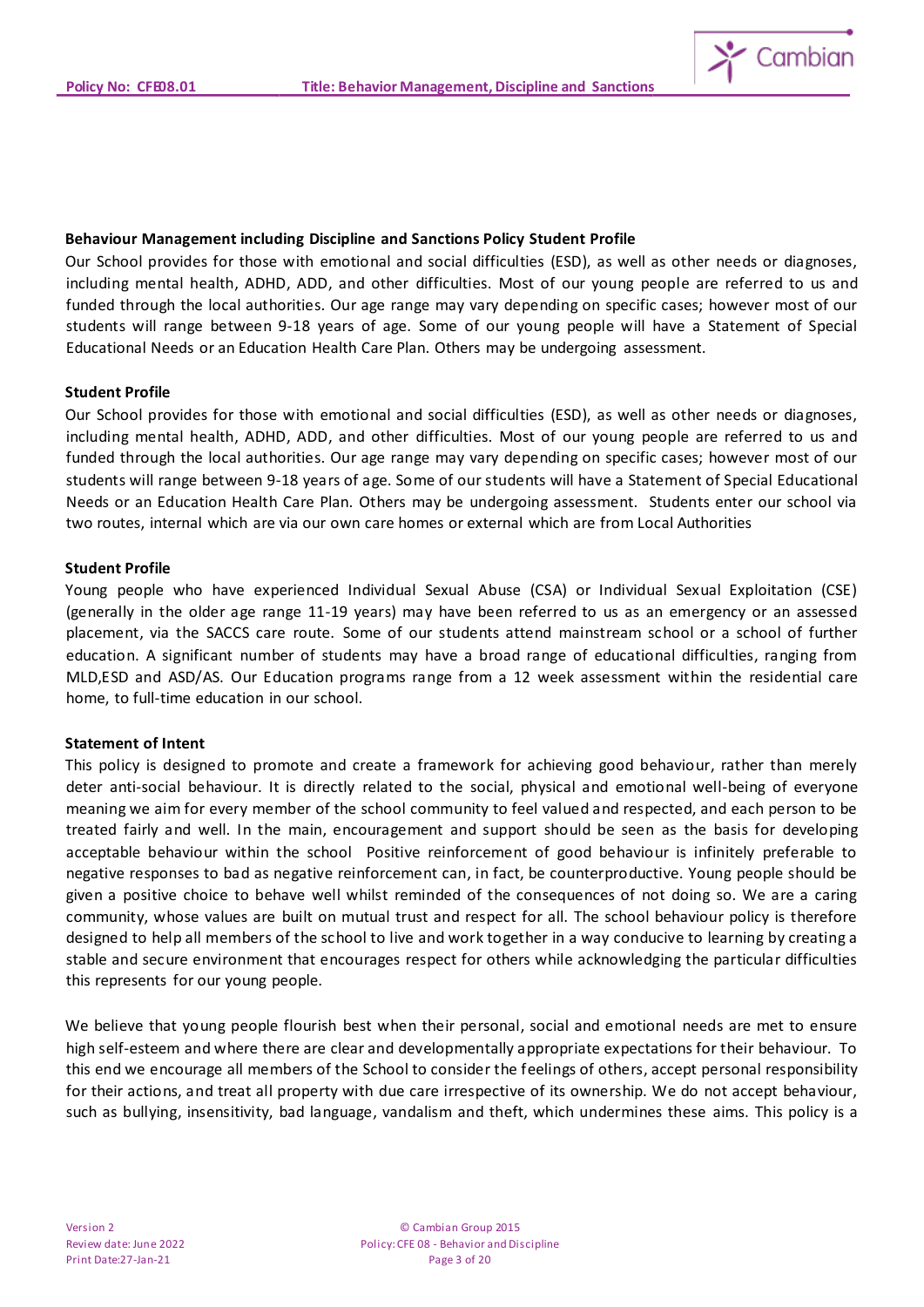

statement of good practice that covers all aspects of the school that contribute to the development and maintenance of good behaviour and a positive ethos.

Expectations of good behaviour are high and the young people should not fear recrimination for telling the truth. A mutual feeling of trust is implicit. It is our intention to encourage restorative justice wherever possible and to use sanctions only where absolutely necessary. This policy reflects the school's stated aim of enabling all its students to develop habits of self-discipline and the attributes of a good citizen. It reinforces the values and expectations that are published in classrooms and in planners. We have an emphasis on self-discipline and believe that whenever possible desirable behaviour and effort should not be taken for granted but responded to and acknowledged when witnessed by teachers. Inherent in the ethos of the school is respect for the individuality of our students. Important to us all is the manner in which we relate and speak to students and to one another, each day. Staff should never use sarcasm, ridicule or persistent criticism in an attempt to correct inappropriate work, actions or language. They must instead aim to build, and repair where necessa ry, positive working relations founded on considered communication and collaboration. The key to good behaviour management is to reduce the likelihood of difficult behaviours occurring. By careful planning and preparation and by involving young people in a positive way in establishing clearly defined and easily understood boundaries, difficult behaviours can be minimised. Young people will know that sanctions are applied justly and in a consistent manner. Distinction will be made between serious and minor offences.

It is recognised that behaviour problems in the school environment are significantly reduced by:

- Interesting, well prepared, appropriately resourced and relevant activities
- Clarity and consistency of expectations and consequences
- Early involvement of relevant key personnel when problems arise
- Building positive relationships with mutual respect between staff and young people

As part of our Behaviour Policy Our school believes that students should feel safe and free from bullying and harassment that may include cyber-bullying and prejudice-based bullying related to special educational need, sexual orientation, sex, race, religion and belief, gender reassignment or disability (as defined in the Equality Act 2010), and the use of discriminatory language. Bullying can occur through several types of anti-social behaviour.

#### **Aims**.

It is hoped that each individual in our school will be:

- Well educated with a love of learning, ready to engage with a wider world;
- Happy and self-confident with a good sense of humour;
- Generous in spirit, kind to others and aware of others' feelings;

#### We motivate young people to:

• Work hard; behave well; obey the school rules; treat all members of the community with respect; show selfrespect.

We ensure that students are able to understand and respond to risk, for example risks associated with extremism, new technology, substance misuse, knives and gangs, personal relationships and personal safety.

#### The School aims to provide:

- good adult role models of caring co-operative behaviour;
- the reinforcement of positive attitudes to expectations;
- the celebration of a wide range of achievements;
- an acceptance by all staff of a responsibility for maintaining good discipline.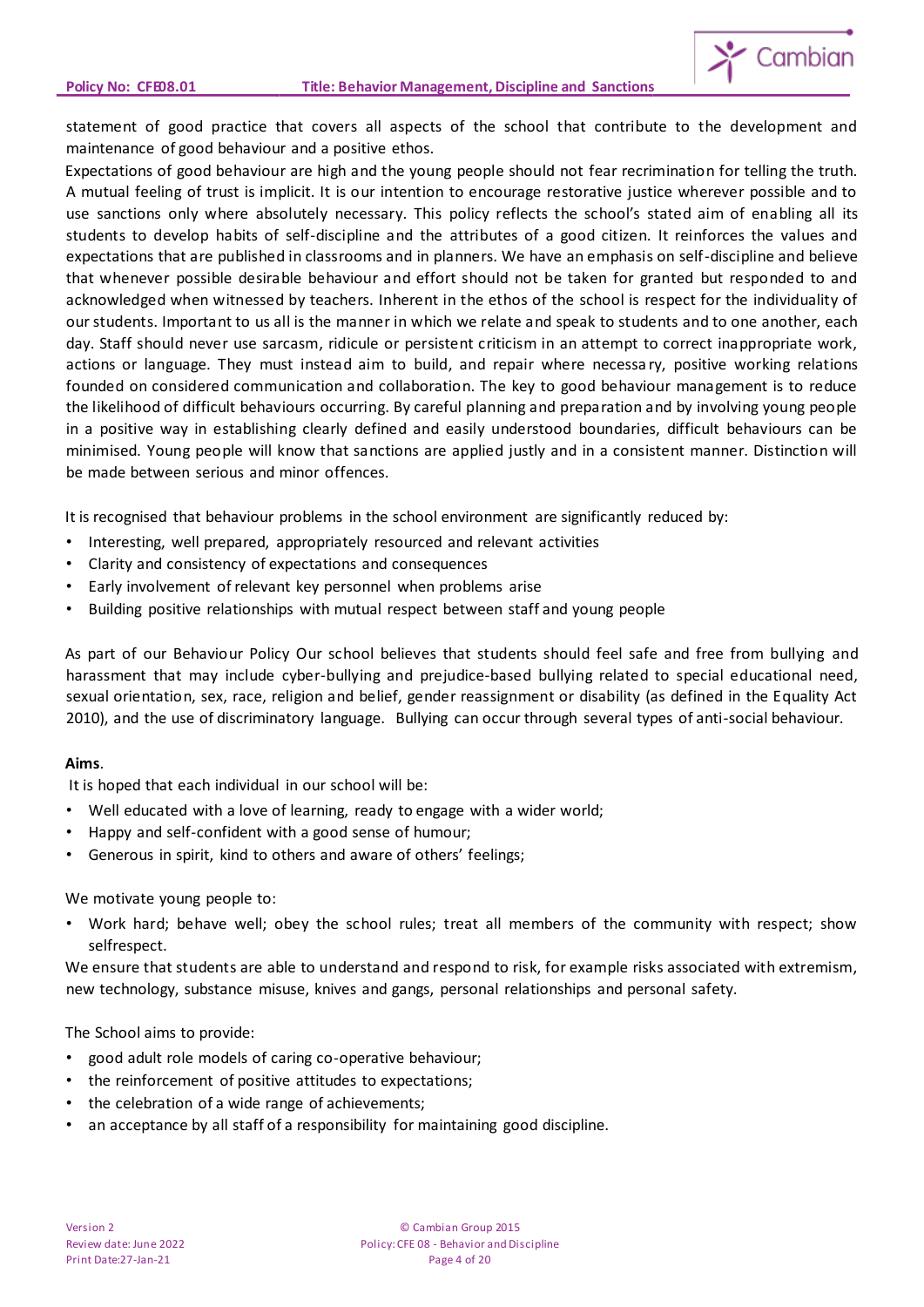

Our School makes the relevant information available to comply with the above aims. The policies, working practices, documentation and record keeping support the implementation outlined above.

In formulating our Behaviour Policy we first define the terms '*behaviour*' and '*discipline*'. Good *behaviour* is conduct that assists the School to fulfil its function. *Discipline* is the system of rules for good behaviour that aims to develop self-discipline in students and creates the conditions for an orderly community in which effective learning can take place. Discipline is the system and ethos, therefore, which aims to cultivate in students an acceptance and recognition of responsibility for their own decisions and actions together with the consequences.

The School rules are based on respect, accountability and concern for others. We feel they promote a sense of community and collective responsibility with the school. In having rules we hope to ensure the health and safety of the young people whilst providing a happy and stable environment for staff and students. However the primary aim of the behaviour policy is not a system to enforce rules. It is a means of promoting good relationships, so that people can work together with the common purpose of helping everyone to learn. We aim to teach young people to behave in socially acceptable ways and to understand the needs and rights of others. The principles guiding management of behaviour exist within the programme for supporting personal, social and emotional development. Whilst we would expect all staff to provide mutual support, there is a hierarchy of referral via key worker through to the Headteacher. In serious cases, staff should enlist the support of colleagues and senior staff, whilst maintaining their involvement and responsibility.

# **Young people learn best when:**

- Everyone enjoys coming to School, feeling valued and respected
- They are motivated and inspired to succeed and see the relevance to their future
- Their efforts and achievements are recognised, and celebrated
- Their learning experience is meaningful and varied, stimulated by their own interest which is promoted and sustained
- They are confident within a supportive, secure, structured, well-resourced and well-managed environment
- There are clear, achievable but challenging expectations
- They are actively encouraged to express themselves appropriately and make choices and decisions

# **Teaching is effective when:**

- Good communication is valued by all. We believe that people should communicate with one another with politeness and in ways that show respect for all.
- The needs of the individual leads curriculum planning
- There are accessible, flexible and stimulating strategies responding to students learning styles
- Staff consistently encourage students to achieve their best
- There are expectations for students to take responsibility for their own behaviour
- It co-ordinates the advice of all the disciplines involved with the individual
- .
- Systems are monitored, assessed and reviewed

# **The Role of the Headteacher**

The Headteacher's role is to determine the detail of the standard of behaviour acceptable to the school, having responsibility for maintaining day-to-day discipline in the school, which will include making rules and provision for enforcing them. The Headteacher has overall responsibility for supporting personal, social and emotional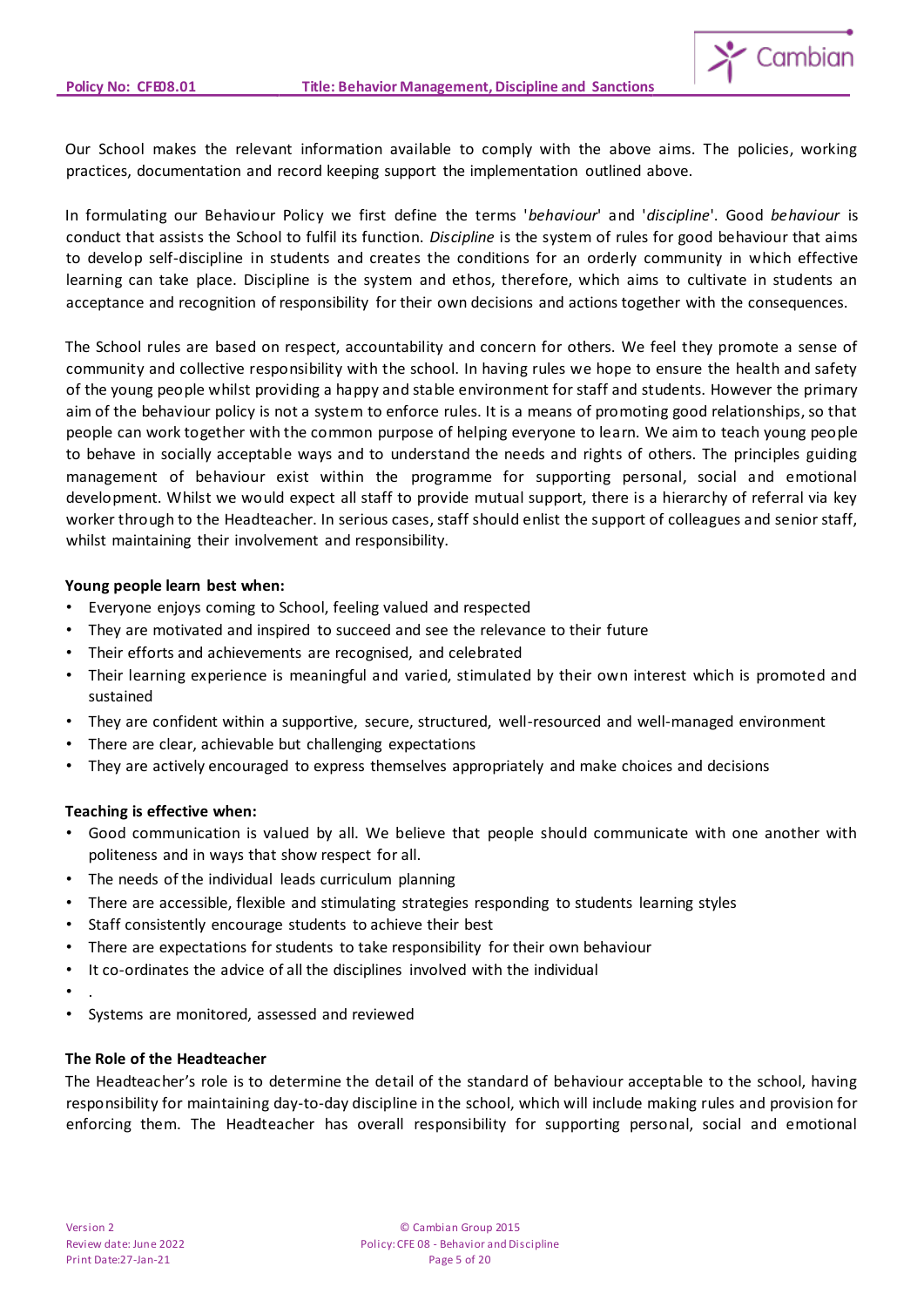

development, including issues concerning behaviour. Support for staff faced with challenging behaviour is also an important responsibility of the Headteacher who is expected to ensure the implementation of the above aims and additionally to:

- Make provision for continuous professional development with reference to: positive behaviour management, physical intervention (the use of reasonable force) and anti-bullying procedures;
- Be able to access relevant sources of expertise on promoting positive behaviour within the curriculum for supporting personal, social and emotional development and
- Familiarise new staff members with the schools behaviour policy and guidelines for behaviour.

# **The Class Teacher and Classroom Management**

The class teacher has prime responsibility for pastoral care. Teachers will take responsibility for maintaining good behaviour within their classroom and throughout the school if needed. The school has clear policies concerning teaching and learning. Well planned, interesting and demanding lessons make a major contribution to good discipline. Staff are supported with effective classroom management strategies to ensure effective behaviour management (see Managing and Changing Young people's Behaviour Document). Within the classroom, young people will be given the opportunity to take responsibility and to use their initiative for the good order of the class. The general practice of classroom management involves many rewards being given to young people on a daily basis. These include verbal praise, written remarks about good work, stickers/stars, sending young people with their work to other teachers/Headteacher and a points or house system. School reports are also seen as a means of constructive praise.

# **The Role of All Staff**

All staff are expected to encourage good behaviour and respect for others in students and to apply all rewards and sanctions fairly and consistently. Staffs are also responsible for ensuring that the policy and procedures are followed and consistently and fairly applied.

# All Staff should:

- Have high expectations for young people including a commitment to ensuring that they can achieve their full educational potential and to establishing fair, trusting, supportive and constructive relationships with them;
- Hold positive values and attitudes and adopt high standards of behaviour in their professional role;
- Communicate effectively with parents, colleagues and carers, conveying timely and relevant information about attainment, objectives, progress and well-being;
- Have a commitment to collaboration and co-operative working where appropriate;
- Manage young people's behaviour constructively by establishing and maintaining a clear and positive framework for discipline, in line with the school's behaviour policy;
- Use a range of behaviour management techniques and strategies, adapting them for individual needs as necessary to promote self-control and independence of young people and cooperation through developing their social, emotional and behavioural skills and
- Ensure that colleagues working with them are appropriately involved in supporting learning and understand the roles they are expected to fulfil.

# **The Role of Students**

Students are expected to take responsibility for their own behaviour and will be made fully aware of the School policy, procedures and expectations. Students also have a responsibility to ensure that incidents of disruption, violence, bullying and any forms of harassment are reported.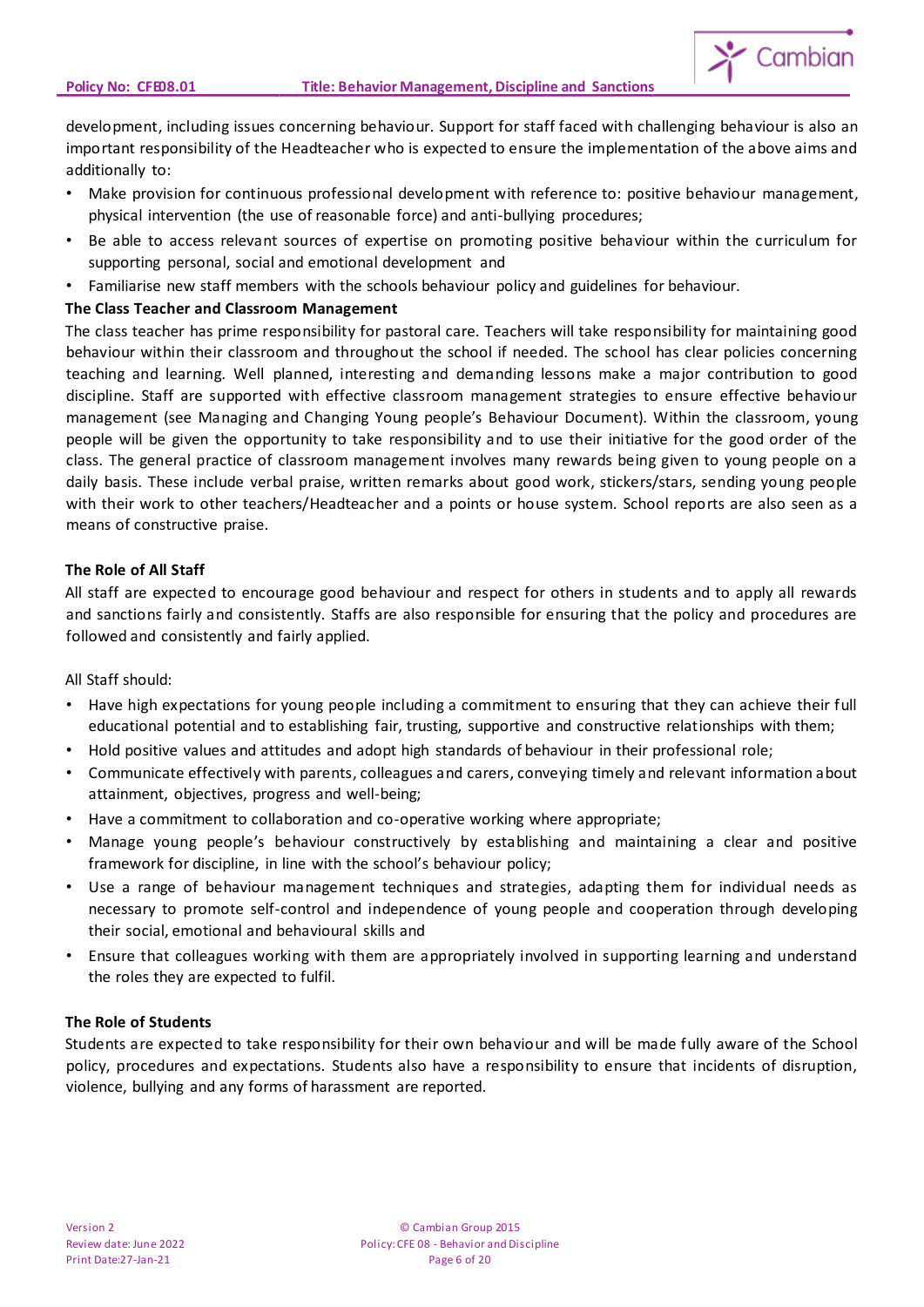

#### **The Role of Parents**

Our School strongly encourages an ethos and culture where by there is clear communication with, and the support of parents. Parents are expected to take responsibility for the behaviour of their individual both inside and outside the School We try to build a supportive dialogue between the home and the school, and we inform parents immediately if we have concerns about their individual's welfare or behaviour. We work in partnership with parents to address recurring unacceptable behaviour, using observation records to help us to understand the cause and to decide jointly how to respond appropriately. By working collaboratively with parents, young people receive consistent messages about how to behave at home and at school. We expect parents to encourage their young people to support the school rules, their individual's learning, and to co-operate with the school, as set out in the home–school agreement.

#### **Other Agencies**

Our School has access to Counselling facilities, educational psychologists and the educational welfare service at the local authority. The school has a good working relationship with the local authority and complies with their safeguarding procedures.

#### **Standards of Behaviour**

Our School demands high standards of behaviour and endeavours to encourage good habits of work and behaviour from the moment a individual enters the school. All staff are expected to promote good behaviour and self-discipline amongst students and to deal appropriately with any unacceptable behaviour. Punctual attendance at school and lessons are required. It is appreciated that there will be variations in staff acceptance and tolerance of students' behaviour in class depending on the nature of the class and content of the lessons, but behaviour which does not allow constructive teaching and learning is unacceptable. All staff have a duty to ensure that disruption is not tolerated. Through regular discussions at staff meetings, the school endeavours to ensure that staff apply all standards fairly and consistently.

# **The School Environment**

We are well aware of the impact of the school environment on the behaviour of our young people. If we are to raise self-esteem and demonstrate the value of each individual member of our school, then we must make sure that this is reflected in the appearance of the school. The care and sensitivity with which young people's work is displayed both in the classroom and throughout the school will radically affect the feeling of welcome and ownership by all. Staff will have a commitment to the appearance of the school buildings by picking up litter, noting displays coming adrift and removing items left lying around. The young people will also be encouraged to be likewise aware so that they feel they personally have a responsibility for keeping the school clean, tidy and attractive. Young people showing pride in their own classroom is the first step towards this.

We wish to promote a school environment where:

- All students have a right to work in a calm, undisturbed, supportive and purposeful atmosphere;
- If they are going outside the classroom, students should move from lesson to lesson quickly, but calmly so that they are punctual;
- To benefit fully from lessons students should have all necessary equipment and books;
- Positive self-esteem is encouraged along with concern for the well-being of others;
- School rules, stated positively, are understood and applied consistently;
- The attitudes and values with reference to Spiritual, Moral, Social Education (SMSC), Personal Social Health and Economic Education (PSHEE) and Citizenship lessons permeate the school day;
- High expectations, both in work and in play, create a positive attitude to learning for life;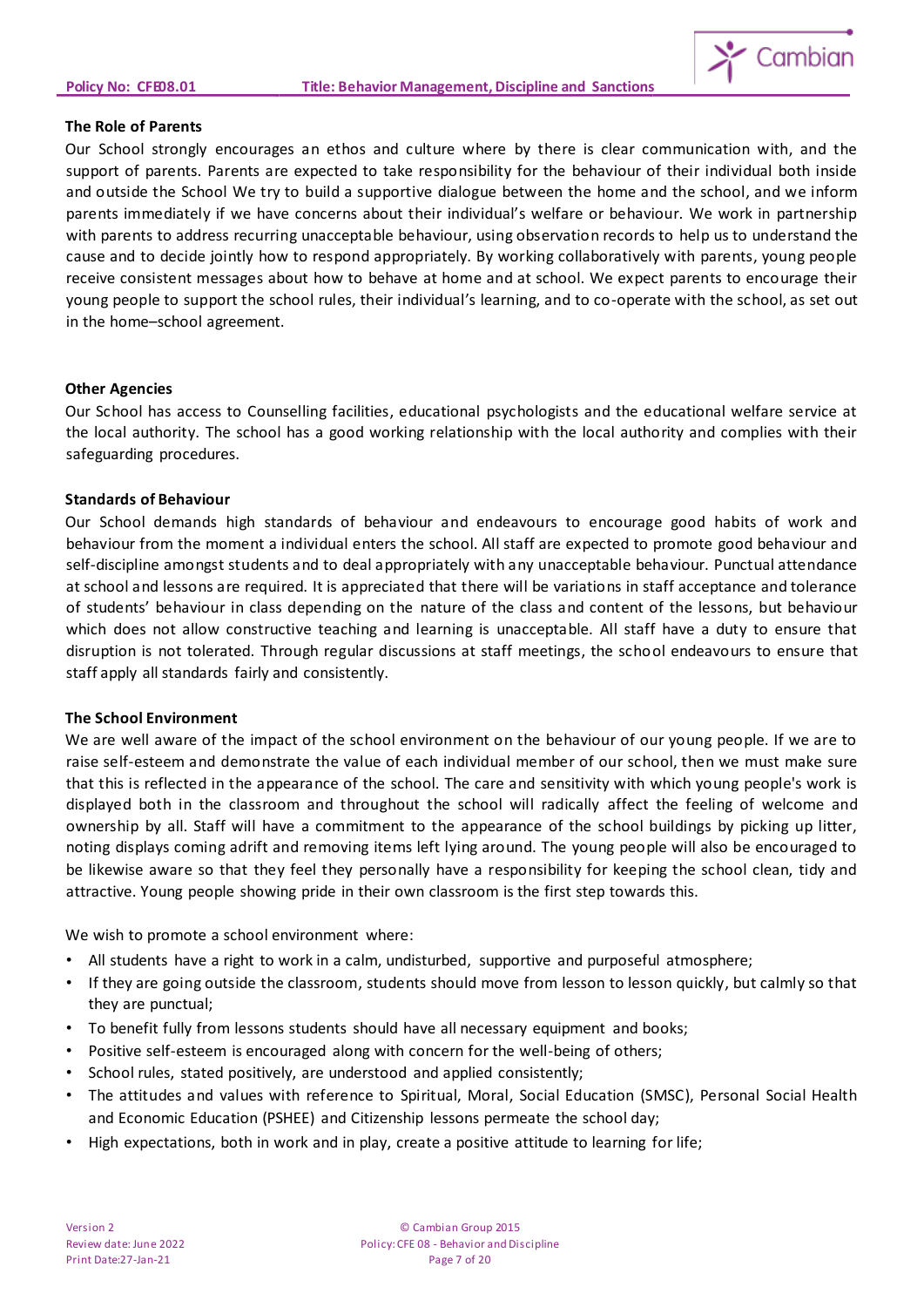

- All members of staff refrain where possible from physical contact with the young people, except for example when first aid is required;
- All have a right to attend school without the fear of being bullied;
- Praise rather than blame, is the norm;
- Students should put all litter in bins and leave classrooms clean and tidy;
- They should also adhere to the school uniform/dress code and refrain from using make-up, nail varnish and unnatural hair colours.

Students should confine items of jewellery worn at school to a watch and, in the case of girls, one pair of stud earrings to be worn in the earlobe only which should be removed for P.E. (Please note that the school cannot take responsibility for jewellery, - expensive items should not be worn for school). Boys are not allowed to wear an earring in school – even if it is covered with a dressing. Students should hand in to the Class Teacher any medication, apart from asthma inhalers, brought into school. Students should be very careful crossing roads outside the school grounds. Buying and selling in the school is not permitted unless as part of a pre-arranged activity e.g. selling cakes for charity.

#### **Expectations.**

These are**:**

- To promote the well-being of self and the school community;
- To encourage the development of personal independence and responsibility;  $\square$  to promote the creation of an atmosphere conductive to learning.

Our School is opposed to discrimination on the grounds of sex, race or religion. We believe that such discrimination is contrary to justice and equality and undermines respect and co-operation amongst individuals. This school is opposed to any form of open, or concealed, racism or racist behaviour. All students, staff and parents have a right to be treated equally regardless of ethnic origin, colour or religion. Young people should be encouraged to accept responsibility for their own behaviour. Young people are expected to behave in a manner that will maximise their learning opportunities - and those of their group members. Behaviour which does not enhance learning opportunities will not be tolerated. In such cases of unacceptable behaviour during lessons the Headteacher is to be informed.

# **Our School Golden Rules:**

- Be kind and caring to others
- Respect your teacher and your friends
- Respect the school environment
- Always try your best

# **Unacceptable behaviour is:**

- That which can damage/hurt (in *any* way) a person or their property;
- That which is offensive or inconsiderate;
- That which interferes with the rights of teachers to teach and young people to learn.

Rules are deliberately few in number and should be stated positively and clearly. Young people should always be aware of why they exist. Our School Rules should be well known to all and reinforced consistently.

# *Code of Conduct and Care for Others*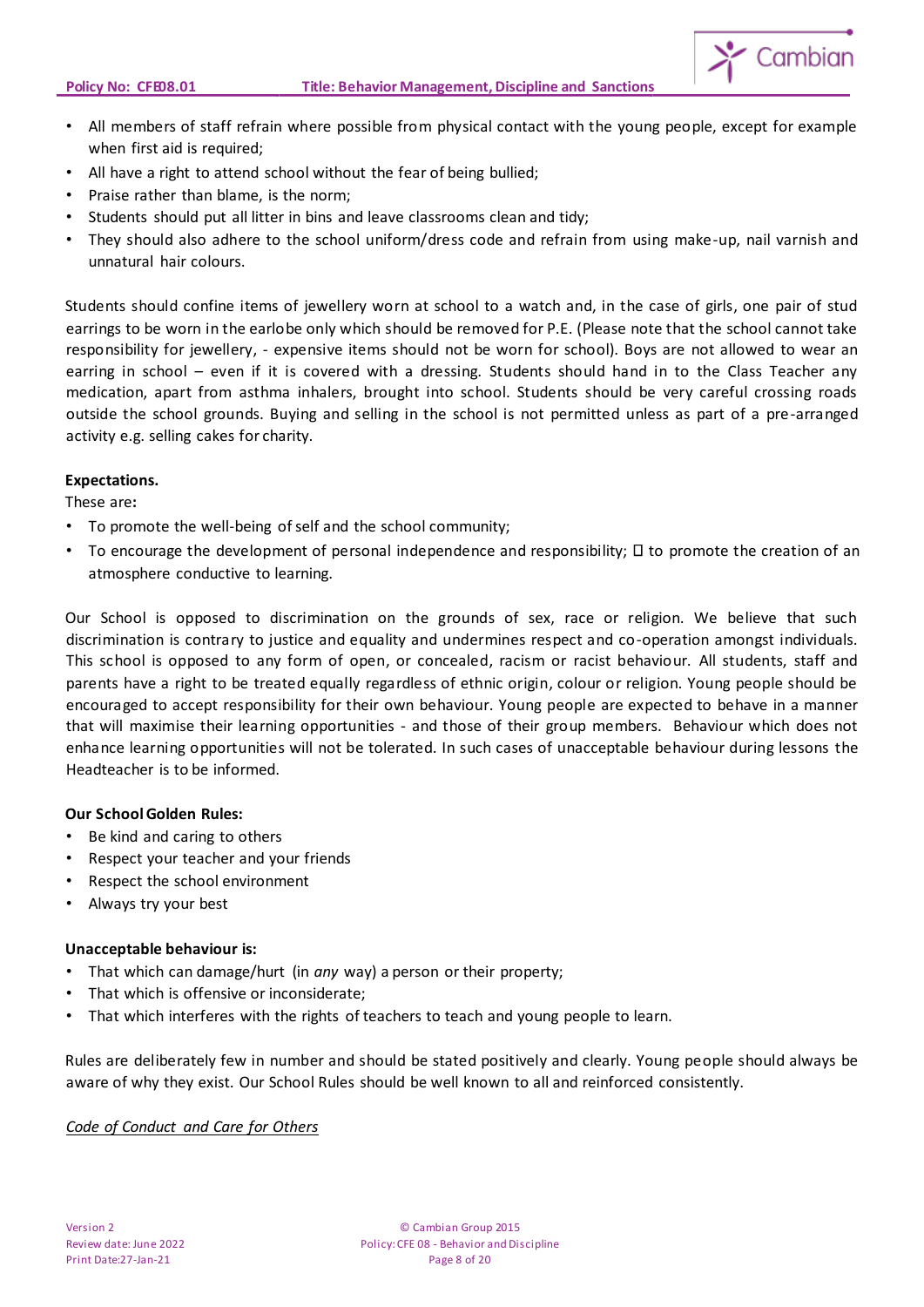

In order to maintain a happy, safe, working environment in which staff and students can perform to the best of their ability we expect all members of our school to conform to the following code of conduct.

- All students of the School should show consideration, courtesy, respect and sensitivity to one another, to visitors to the school and to those of the public they come into contact with.
- The School will not tolerate disrespectful behaviour or physical or verbal abuse, i.e. bullying, teasing, rudeness or bad language, directed at any member of the School.
- Any incident of bullying should be reported to an adult immediately. (Please see school anti-bullying policy.) Immediate steps will be taken to offer appropriate support for the victim. When the facts have been fully established and sanctions for the perpetrator decided upon, support should also be extended to him or her in the form of assistance from the Headteacher or outside agencies.
- We expect all members of our school to refrain from overly physical contact with one another.
- In particular no items of monetary or sentimental value should be brought into school or taken to off-site PE activities and individual guidance should be followed regarding valuables on school trips and residential courses

*Intentional damage to school or personal property will result in contact with parents to seek reimbursement of the cost of repairing the damage.*

#### **Rewards**

Throughout the school, good behaviour is promoted at all times. Our School believes that it is important to acknowledge and reward in a positive way those who demonstrate a high level of co-operation and good behaviour. We endeavour to raise young people's self-esteem by using praise to encourage and acknowledge positive actions and attitudes. Staff should seek every reasonable opportunity to praise students and, where appropriate, reward them for good behaviour and good work. The particular and individual challenges faced by young people mean that staff should actively seek out examples of appropriate and socially acceptable behaviour, identify and acknowledge that behaviour and then reward it. Care should be taken to affirm young people who are "always good". They should not feel that the occasional badly behaved individual is praised for improved behaviour whilst their own consistent efforts go unmentioned or unrewarded. *Our rewards policy supports the belief that all members of the school have the right to be treated with fairness, honestly and respect and therefore to act with such. It seeks to recognise and reward young people who demonstrate this sense of responsibility.*

Practical praising strategies with specific reference to ESD:

- Praise what the individual has done rather than the individual himself
- Be specific with praise focus on what has actually been achieved (work, behaviour)
- Avoid competition / comparisons with others
- Understand how young people like to be praised

# **Reward Awarded For:**

Points System Work & behaviour in class IEP targets Certificates Exceptional effort or progress & personal growth Exceptional progress & personal growth Exam results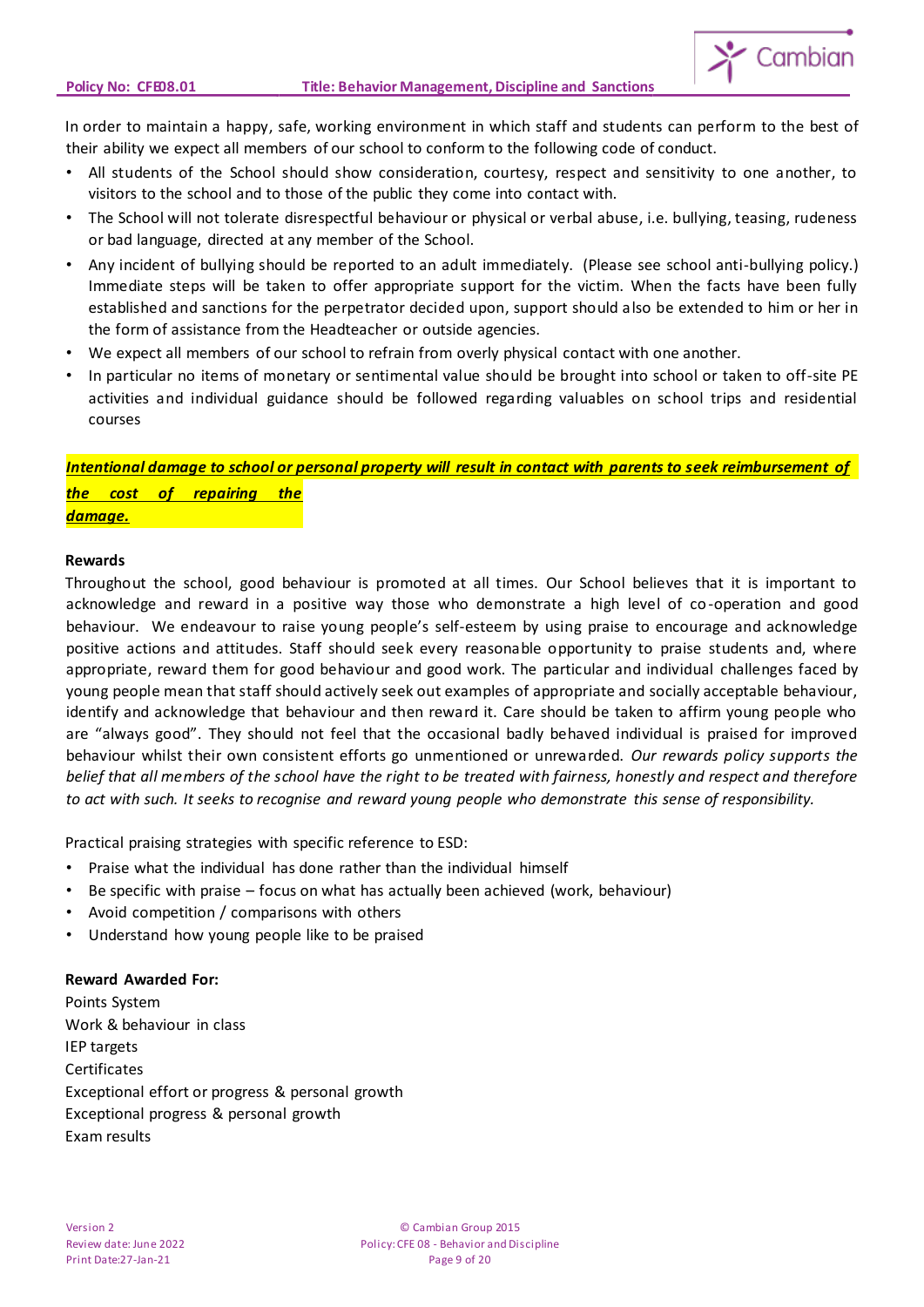

Impromptu trips Exceptional personal achievement As & When Verbal praise Work & behaviour As & When Behavioural management rewards Sustaining positive behaviour As & When

We praise and reward young people for good work and behaviour in a variety of ways:

- Teachers congratulate young people;
- students can work towards a class incentive scheme
- Recognition of personal qualities by peer group through the election of House Captains, School Council Members etc.
- Staff are encouraged to send outstanding pieces of work and young people with their work to the Deputy Head, Headteacher or other teachers.
- Young people can visit other classes to share their good work or may be chosen to share it with visitors.  $\Box$ Displaying good work around the School.
- Young people are given Special Helper roles throughout the school, and encouraged to take pride in their role, and are praised for this. Roles may include snack monitor or leader.
- Young people are encouraged to share details of awards and achievements they may have attained outside of school, e.g. winning a cup for the area cricket club.

The school acknowledges all the efforts and achievements of young people, both in and out of school. Young people are given the opportunity to take on responsibility throughout the year. Young people's successes in all areas e.g. academic, personal, artistic, sporting etc. are always celebrated.

# **Behaviour Management**

The consequences of any misbehaviour should be logically related. Under no circumstances is it appropriate response to discipline a whole group for the misdemeanours of an individual. However, it is desirable to encourage young people to care about good class behaviour. This contributes to community building and fosters pride in the school. Restrictions on the student's natural impulse to explore and develop his/her own ideas and concepts are kept to a minimum. Sanctions applied in the case of unacceptable behaviour, take into account the age and stage of development of the student. The sanctions given at the time the misbehaviour occurs (or soon afterwards), are relevant to the action and are fair and chosen dependent upon the severity of the offence or, in the case of minor offences, their frequency and the degree of disobedience involved in their repetition.

The school employs a number of sanctions to enforce the school rules, and to ensure a safe and positive learning environment. We expect young people to listen carefully to instructions in lessons. If they do not do so, we ask them either to move to a place nearer the teacher, or to sit on their own. We expect young people to try their best in all activities. If they do not do so, we may ask them to redo a task. If appropriate, a letter of apology or explanations for behaviour is required from the miscreant. The safety of the young people is paramount in all situations. If a individual's behaviour endangers the safety of others, the class teacher stops the activity and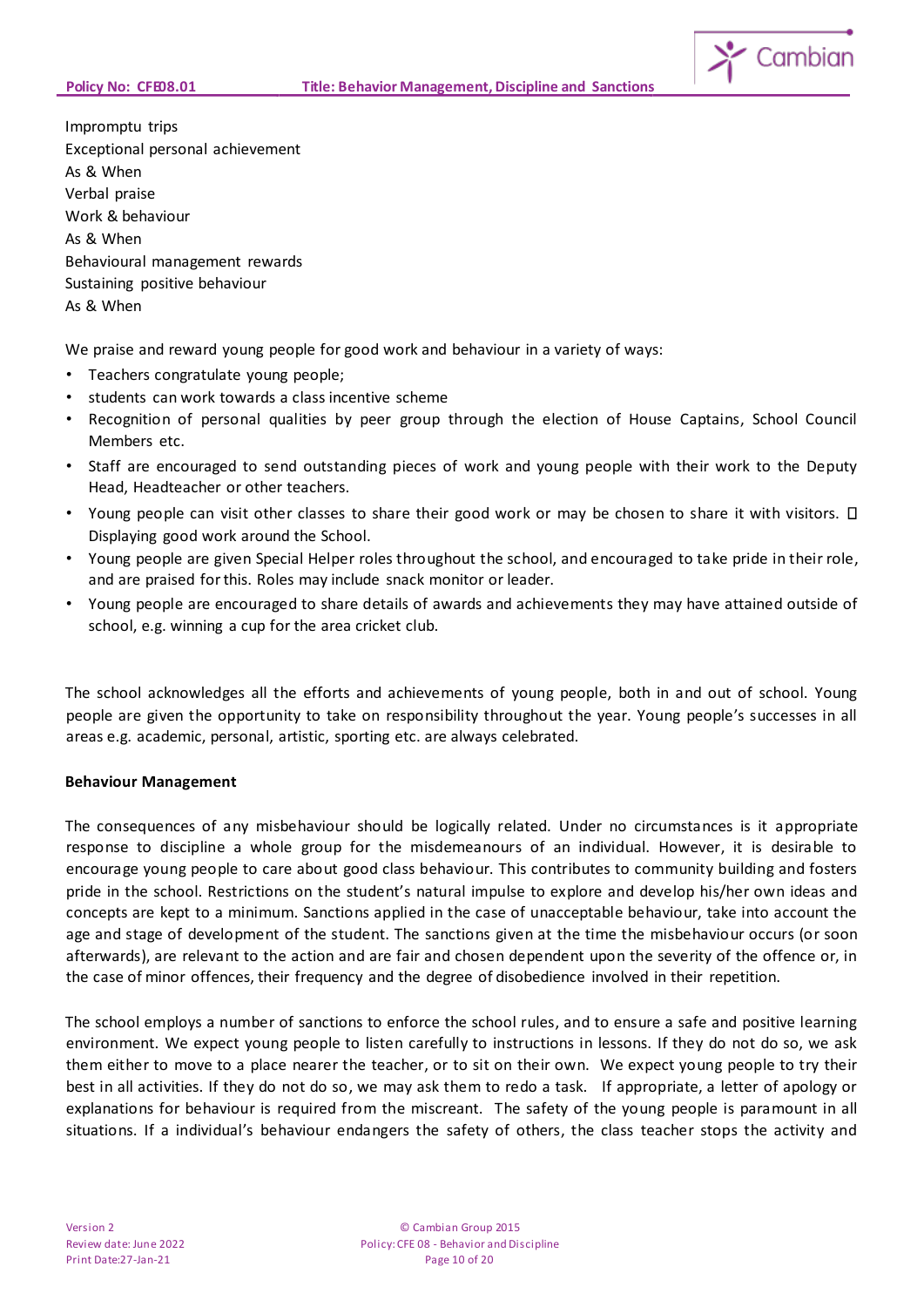

prevents the individual from taking part for the rest of that session. Disciplinary action should be appropriate to the misdemeanour and should take place as quickly as possible. The class teacher *may* discuss the matter with the student's parents at the end of the day, if deemed appropriate.

The Headteacher will be informed if the unreasonable or antisocial behaviour continues and if necessary will call the parents for a meeting about their general behaviour and a daily/weekly behavioural chart may be set up by the class teacher and monitored by the Headteacher. Young people need to have set boundaries of behaviour for their own safety and the safety of their peers. In our School, we aim to establish these boundaries in a way that helps the individual develop a sense of the significance of his or her own behaviour. Unacceptable behaviour is dealt with firmly whilst leaving the inner self of the individual untouched, i.e. by avoiding sarcasm or words that might humiliate the individual. Young people are encouraged to show positive attitudes to all aspects of school life. Negative attitudes are not acceptable. Major breaches of discipline (physical assault, deliberate damage to property, verbal abuse, persistent disruptive behaviour, etc.) are dealt with firmly by the Headteacher.

Parents may be asked into school to discuss their individual's behaviour. In rare cases, letters and phone-calls are made to parents and parents may be asked to temporarily or permanently withdraw their individual if the individual's behaviour is placing either the individual or other young people at risk.

#### **Sanctions**

- If an individual is disruptive in class, the teacher verbally reprimands him or her.
- If an individual misbehaves repeatedly, we may remove the individual for the remainder of the lesson and isolate the individual from the rest of the class until they calm down, and are in a position to work sensibly again with others.
- Where a student brings in dangerous, illegal items or any items specified with the DfE 2016 *Behaviour and Discipline in school* guidance, items will be confiscated and additional searches of property will be made.
- Serious incidents of behaviour and the individual must report straight to the Headteacher, or in his absence, the Deputy Head. This may also include an internal exclusion or permanent exclusion.

# **Exclusion** *(please refer to the Exclusion Policy)*

We may consider it inappropriate to re-instate a student who:

- Threatened or committed violence against other student/s or staff
- Sold illegal drugs
- Smoked in the vicinity of the school against the no smoking policy of the school
- Stole from the school or a fellow student
- Displayed persistent and malicious disruptive behaviour, including open defiance of authority
- Engaged in sustained bullying of other students

# **Behaviour Levels and Further suggested strategies:**

All adults working directly with young people at our school can be effective discipline managers by planning ahead for discipline just as carefully as they prepare their lessons or activities. This area cannot be left to chance as, without a disciplined environment, it is unlikely that effective learning will take place. It is possible to plan for most disruptions to lessons. Such planning will allow the teacher to deal with problems as unobtrusively as possible and will focus on behaviour to ensure that everyone's rights are maintained.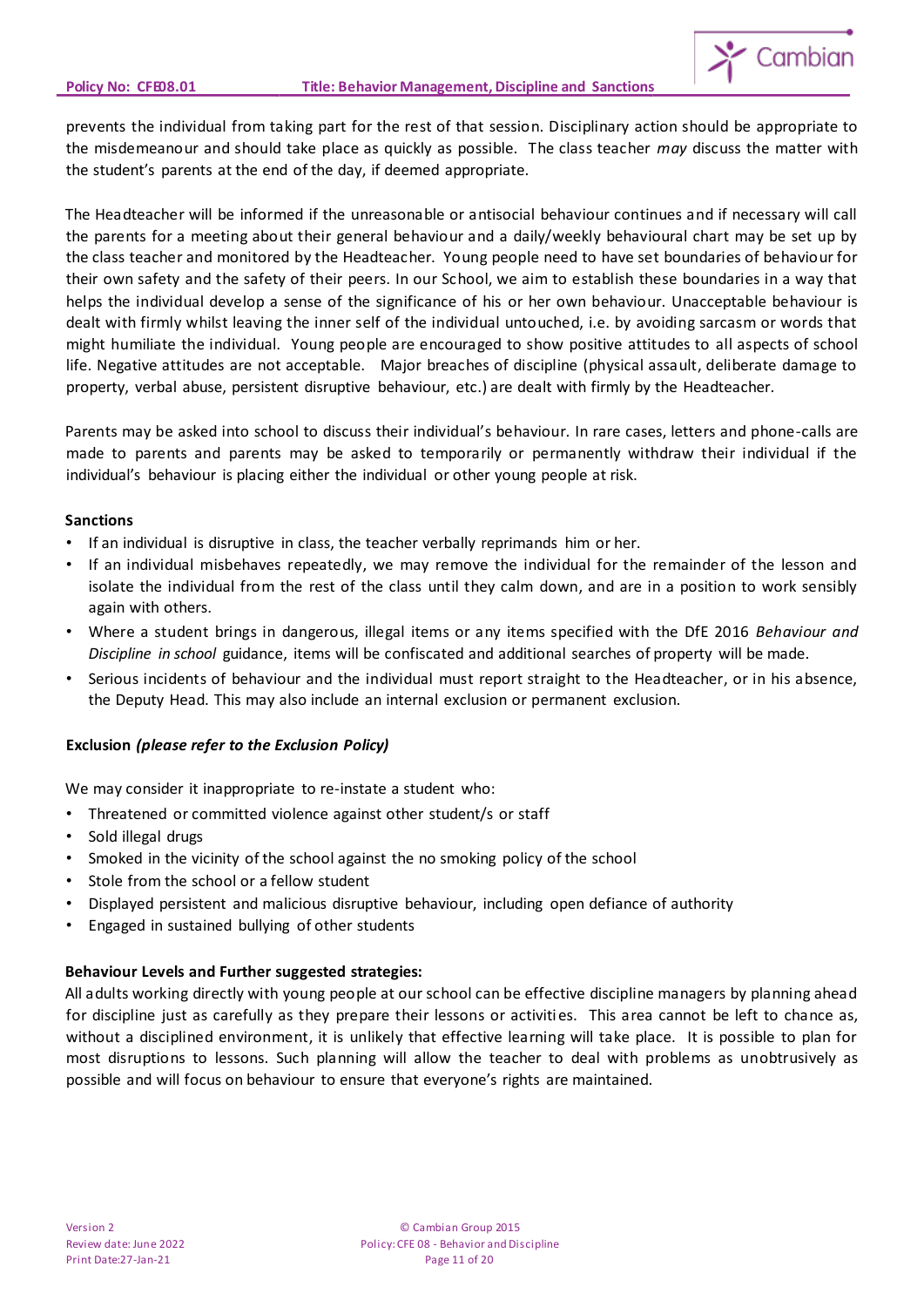

#### **In a classroom environment the following may inhibit the learning of individuals or their peers:**

Lateness; non-attendance; irregular attendance; poor personal appearance; inappropriate clothing; distracting by playing with items in lessons. Consideration needs to be given to the difference between sanctions and a Consequence.

These behaviours have been divided into four 'Levels' of behaviour. Each level carries with it a series of potential consequences to be used. It was agreed that as each situation was possibly unique and dependent on the difficulties being faced by young people, a degree of flexibility and professional judgement was imperative. In any event, staff should correct inappropriate behaviour wherever and whenever possible to avoid a] the individual thinking it is acceptable and b] a crisis escalating. Within the school we all have a duty to support any individual who is out of their timetabled environment or who is struggling to maintain his/her emotions.If you find the **'lost individual'** you are responsible for their return to their environment. As a responsible adult, do not be afraid to ask for assistance or support, as this will help you to learn more about behaviour management for the future.

#### **Level 1 Behaviours**

• Swearing; teasing; shouting; initial refusal to complete request.

*'*Containable issues' where staff feel independent action by them is appropriate (I.e. no involvement of other staff necessary) and they feel confident to take the necessary action. At this level staff should always aim for positive solution. Behaviour at this level would be reflected in the points system and could be discussed by class tutor/House Staff during handover and/or at the end of the day.

# **Suggested Consequences:**

- Verbal disapproval
- Points not earned
- Move seats within class
- Task completion
- Written apology

# Suggested Strategies to support young people to modify their behaviour

- When it does not significantly affect classroom rights, it is best to ignore petty, attention-seeking behaviour.
- If a right to teach, learn or be safe is being significantly infringed, remind the individual of the classroom rule e.g. "Jim, you know our rule for..... Please use it."  $\Box$  Direct the individual to appropriate behaviour.
- If an individual is ever disruptive during the on-task phase of the lesson, it may be appropriate to direct him/her aside and ask what he or she is doing.
- Remain calm, in general speak quietly and use appropriate assertion. Arguing and anger do not convince.
- Focus clearly on the behaviour which is affecting due rights and the relevant rule or right infringed.
- Expect young people to comply.
- Avoid asking "Why?" questions. (Save these for discussion away from the group). Use "What?" questions instead. Ask 'What happened?' 'I am curious to know…'.
- avoid attending to the argumentative or procrastinating secondary behaviour (pouting, arms folded and turning away, etc.)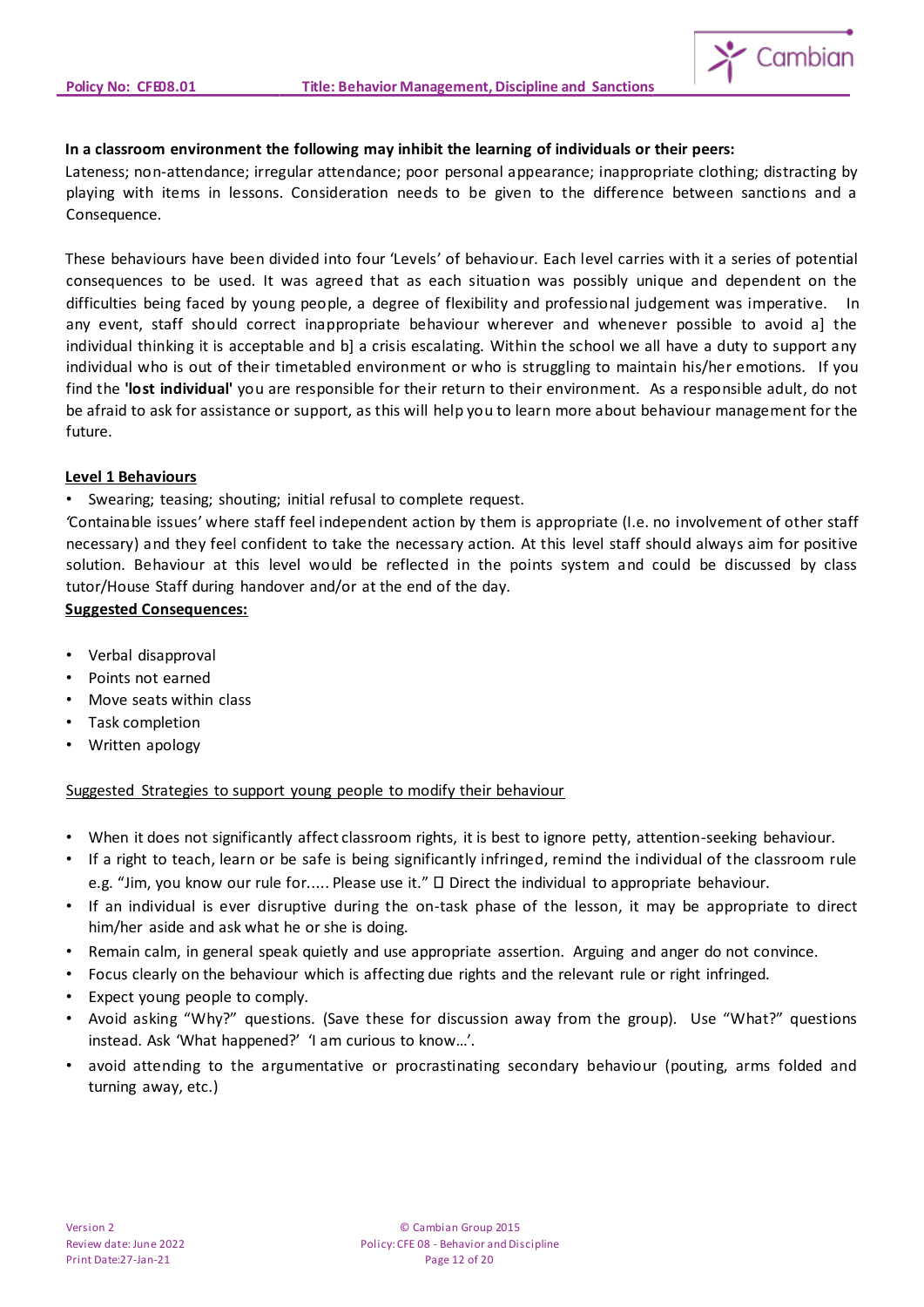

# **Level 2 Behaviours**

Support now appropriate - when staff feel that the behaviour warrants a more 'official' or 'formal' intervention from another member of staff. This does not mean that the behavioural issue / consequence is now simply passed on to another person to deal with, but that another person becomes involved to support the carrying out of the consequence. Examples are throwing objects, some threats of violence, refusal to complete tasks. If there is a positive solution there is no need to complete incident report sheet.

# **Suggested Consequences / Strategies:**

Involvement of chosen member of staff

- Setting targets with an appropriate reward for achieving goal
- Individual made aware that record of incident will be kept
- Individual made aware that the team manager and class tutor will be informed and that parents may be informed
- Making amends
- Contact with parents (always liaise with house base staff and record home contact)
- Task completion

#### **SUGGESTED LANGUAGE**

*When* you have done ...... you will have / be able to............" Not "If you do .........., you will have / be able to" **Reflective Exercise:**

- Therapeutic crisis intervention individual debrief which is part of the incident report. The individual is encouraged / required to reflect on his behaviour.
- The aim of a 'reflection' is to diminish the possibility of a recurrence of the behaviour and support the individual in aiming for a positive outcome, for example learning a new coping strategy that is pro-social.
- This will involve 1:1 time with the staff member where the behaviour occurred, together with additional staff if appropriate at the time
- The discussion should take place as soon as reasonable after the inappropriate/anti-social behaviour occurs
- The discussion would be better taking place in the individual's own time (i.e. break or lunchtime) rather than in front of the 'audience' of the class group – although realistically this might not always be possible, there should be good reasons why the discussion took place in the lesson rather than 'a quick word' during lunch break etc
- The discussion should only take place if there is the realistic possibility of 'private' time for both individual and staff member – allowing time and 'space' for discussion of what might have triggered the behaviour.
- Time taken to discuss and reflect on the behaviour should aim for a positive outcome (e.g. alternative strategies for dealing with the situation that triggered behaviour, discussion of particular anxieties that triggered the behaviour, possible difficulties with work and/or resources, possible difficulties with other young people in the group)
- A debrief or meeting sheet should be kept with a copy of the incident report.
- It is imperative that 'visual conversation' techniques are used to assist the individual to process the information if this is required to support understanding.
- A plan is put in place with the young person as the result of this exercise.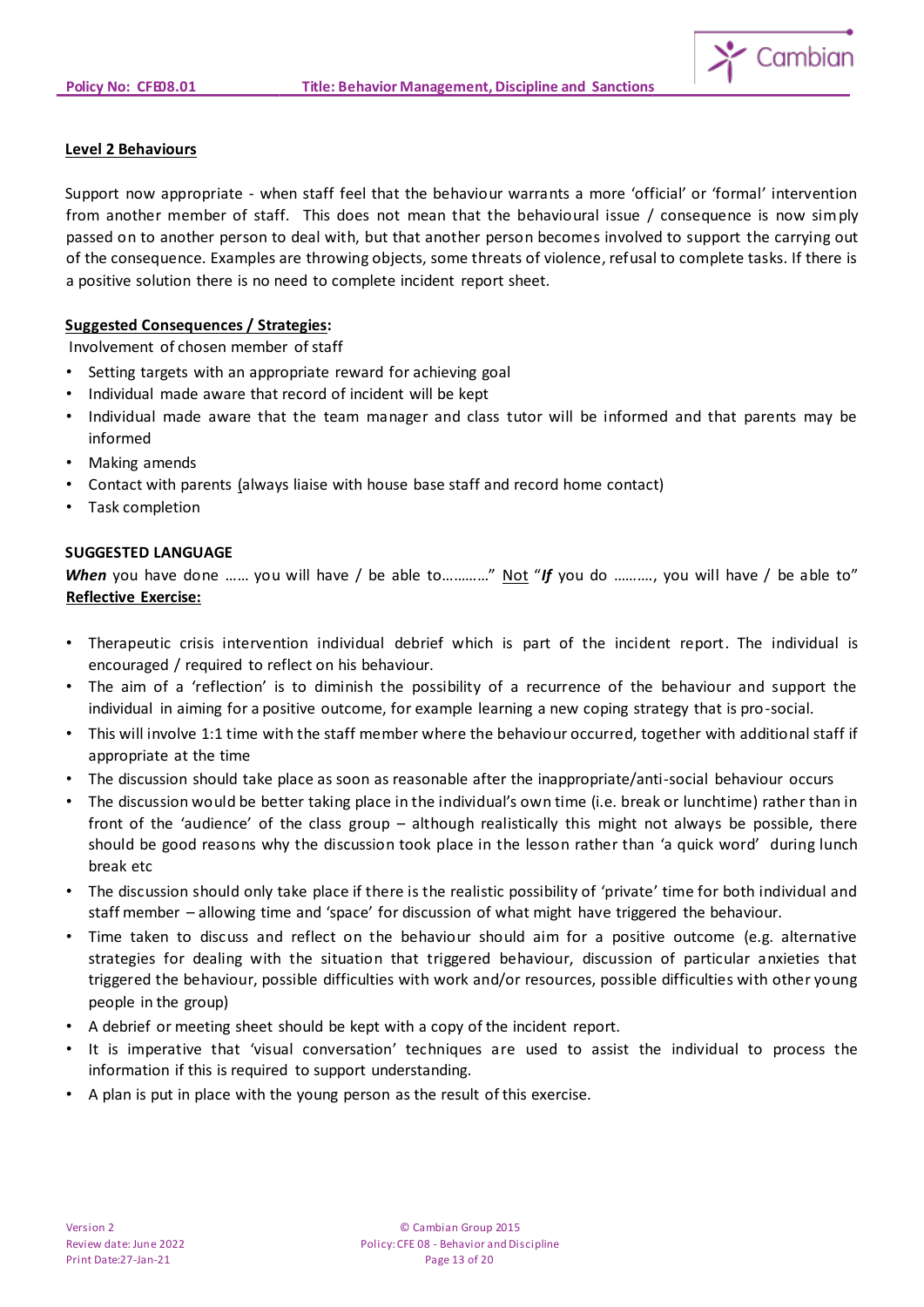

Some behaviours are level 3 or 4 regardless of circumstances as these behaviours represent a threat to the safety of others

# **Level 3 Behaviours**

- Deliberate disruption which may include absconding
- Physical attack
- Serious damage to property
- Racism
- Smoking on the school site
- Individual has not responded to consequences from Levels 1 and 2 and persistent inappropriate/anti-social behaviours are now present.

#### **Suggested Consequences:**

Level 3 behaviours must be supported by incident report. All staff are responsible for contacting care staff & education staff about the incident and keeping them informed

- Strategy meeting of all relevant staff may occur with action plan
- Individual put on Monitoring Report
- Restricted activities
- Loss of privileges
- Formal involvement of SMT
- Confined to a safe place
- Contact with parents and meeting if appropriate  $\Box$  Internal exclusion

# **Level 4 Behaviours**

- Serious incident that will lead to outside agency involvement
- Head now involved due to consistently serious anti-social/inappropriate behaviour from individual  $\square$ Behaviours that are not manageable in a school environment.
- Serious physical attack on individual or staff
- Under the influence of illegal substances

# **Suggested Consequences:**

Level 4 behaviours must be supported by incident report. **The key worker of the individual must be kept informed and involved**. A Focus meeting must take place involving all relevant staff

- Referred for formal meeting with Head or SMT
- Behaviour contract, if considered to be appropriate and likely to be effective
- On report to Head or SMT– daily basis (a.m. / p.m.)
- Meeting with parent, individual / LA and Head if appropriate
- Risk of fixed term exclusion made clear to individual / parent / LA
- Potential for permanent exclusion made clear to individual/ parent/ LA
- Police involvement

#### **Anti-Bullying**

For information of how we deal with incidents of bullying, please see our anti-bullying policy. If a case occurs of severe or persistent bullying, strong sanctions such as exclusion will be implemented.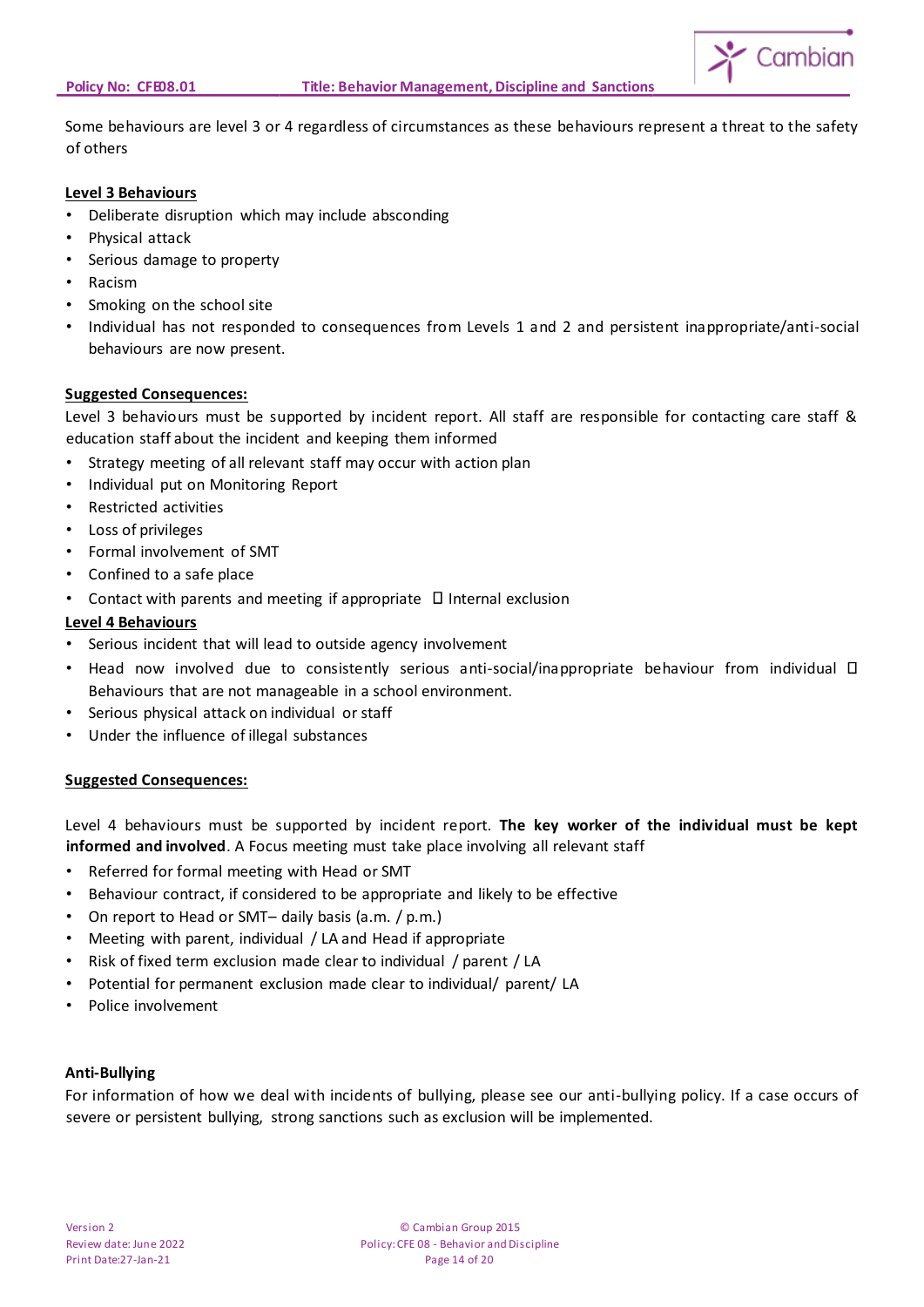

#### **Managing Student Transition**

As an all age school, there is constant communication between the Keg Stages. Where a young person is leaving us in KS4 to post 16 education this development is carefully managed.

#### **Careers**

The school's career program is an integral part of the PHSEE program and consists of lessons, events and activities which are designed to achieve the learning outcomes recommended in the National Framework 11-19 for Careers Education and Guidance in England. The school has close links with the local careers service.

#### **Educational Visits**

The Headteacher may not allow students to participate in an educational visit (including residential visits) if their behaviour at school indicates that the student's presence on the activity will be prejudicial to good order and/or safety. Any serious offences, whilst on an educational visit will result in the student being sent home at the parents' expense.

# **Serious Misbehaviour: Recording Behavioural Incidents**

The school keeps a variety of records of incidents of misbehaviour. The Headteacher keeps a record of any individual who is excluded for a fixed-term, or permanently. It is the responsibility of the Proprietors, to monitor the rate of exclusions, and to ensure that the school policy is administered fairly and consistently.

Inappropriate behaviour and incidents up to the level of a yellow card are recorded on the behavioural (STAR) chart. These are kept in the classroom.

#### **Record of Serious Sanctions Book**

Any serious incident, that is where very aggressive or uncontrolled behaviour has put other young people at risk or has endangered the safety of the individual concerned, must be discussed with the Headteacher and entered in the Serious Sanctions Book, which is kept in the office.

*Please refer to our Exclusion Policy for extreme cases, also to our Anti-Bullying Policy.*

# **Behaviour outside school (See Behaviour Management on Educational Visits and Off-site Activities)**

Student's behaviour outside school or on educational visits and sports fixtures is subject to the school's behaviour policy. Bad behaviour in such circumstances will be dealt with as if it had taken place in school. Students are expected to behave appropriately when travelling on the mini-bus.

#### **Corporal Punishment**

Please note that the use or the threat of the use of *Corporal Punishment is* prohibited under Section 131 of the School Standards and Framework 1998. The prohibition applies to all 'members of staff' including all those acting in loco parentis, such as unpaid, volunteer supervisors.

# **Punishments that are humiliating or degrading will not be used.**

# **The following sanctions / punishments will** *never* **be used:-** Corporal punishment.

- Any form of hitting of a individual (including hitting a individual in anger or retaliation)  $\Box$  Deprivation of food or drink or enforced eating or drinking.
- Prevention of contact by telephone parents or any appropriate independent listener or helpline.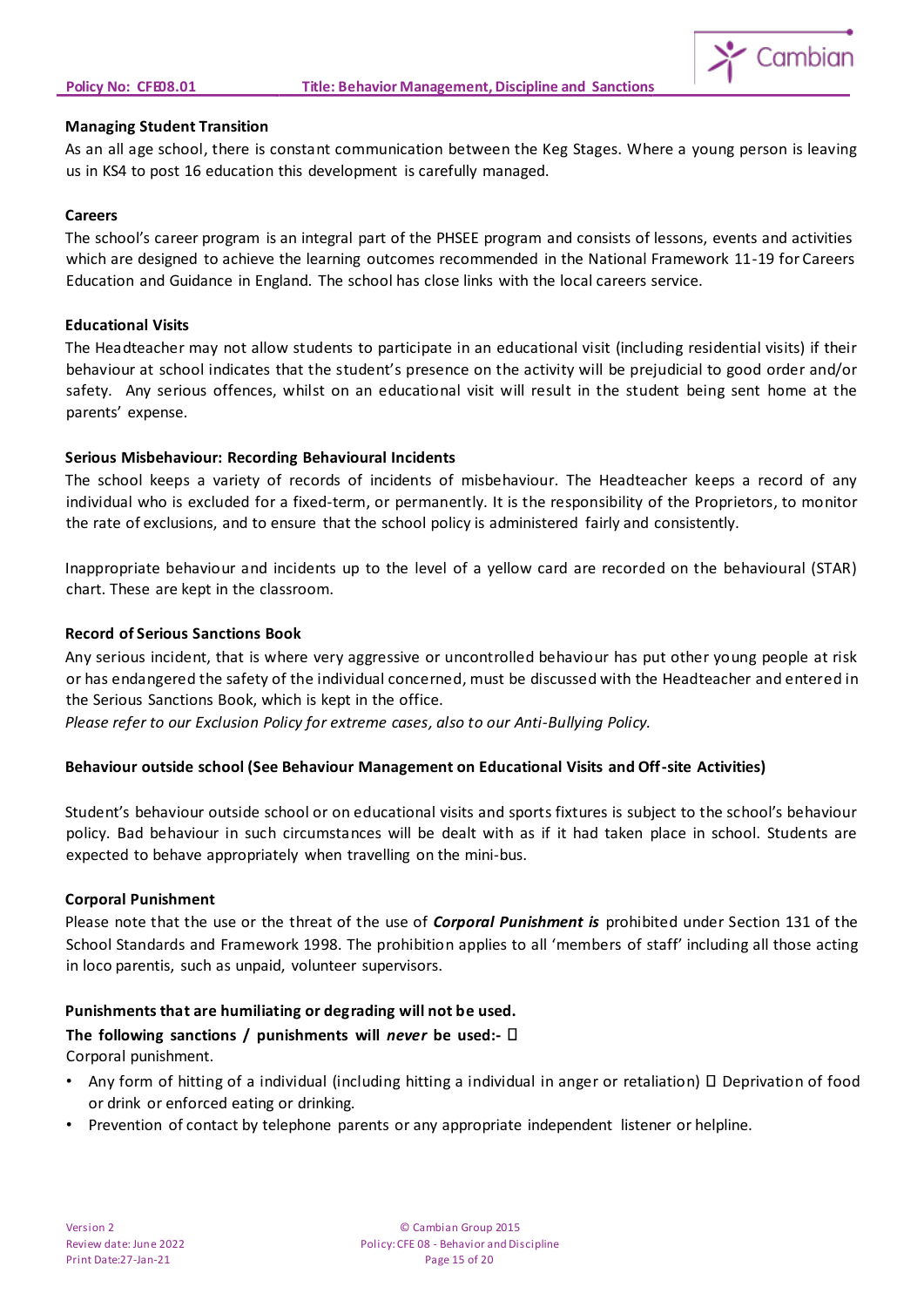

- Requirement to wear distinctive clothing
- Withholding of any aids or equipment needed by a individual.

*Concerns about the welfare of colleagues or young people should be communicated to the Headteacher immediately.*

*Remember, these guidelines will protect you, the young people and the school. Failure to comply may well be interpreted by the school as misconduct. Please be aware of the importance of these measures and adhere to them at all times.*

#### **Physical Restraint**

In our school we fully comply with Pillars. This deals with the principles and practice of support given to the individuals in our care by staff in Cambian locations. It also outlines the legal requirements and the practical procedures that Cambian Education undertakes to ensure the safety of the individuals in our care, staff, directors, and visitors to our locations. Cambian recognises that within its Locations there are a number of individuals for whom physical and/or restrictive intervention may form part of a range of strategies required to meet their needs and to ensure the safety of others. As is required by the law we do not have a 'no touch' policy.

In our school do not hit, push or slap young people. Staff only intervenes physically to restrain young people to prevent them injuring themselves or others, damaging property or committing a criminal offence. Details of such an event (what happened, what action was taken and by whom, and the names of witnesses) are brought to the attention of the Headteacher and recorded in the individual's personal file. The individual's parents/carers/guardians are informed on the same day. Records are kept of when force is used and parents are informed. Guidance is given to all 'members of staff' (as defined above) on the circumstances in which 'physical intervention' is allowable. See 'Physical intervention policy' for more information.

#### **Involvement of Students**

Article 12 of the UN Convention on the Rights of the Individual allows young people who are capable of forming views to express those views. The School Council will be involved in reviewing the school's anti-bullying policies and procedures and in the school's programme to reinforce self-discipline and positive work and behaviour patterns.

#### **Duties under the Equality Act 2010**

In accordance with the Equalities Act 2010, the school acknowledges its legal duties in respect of safeguarding and special educational needs. Particular consideration will be given to those students with special educational needs or disability when considering behaviour, discipline and sanctions including exclusions. The school will take account of any special educational needs when considering whether or not to exclude a student. Students will not be treated less favourably for reasons related to the disability and steps will be taken to ensure this. Steps could include differentiation in the school's behaviour policy, behaviour modification strategies and requesting external help with the student. Adjustments will be made according to the students' specific needs. All rewards and sanctions must be applied fairly and consistently and in accordance with the School's Single Equalities Policy. There will be no discrimination on the basis of gender, race, religion, belief, culture, sexual orientation, special educational needs or disability.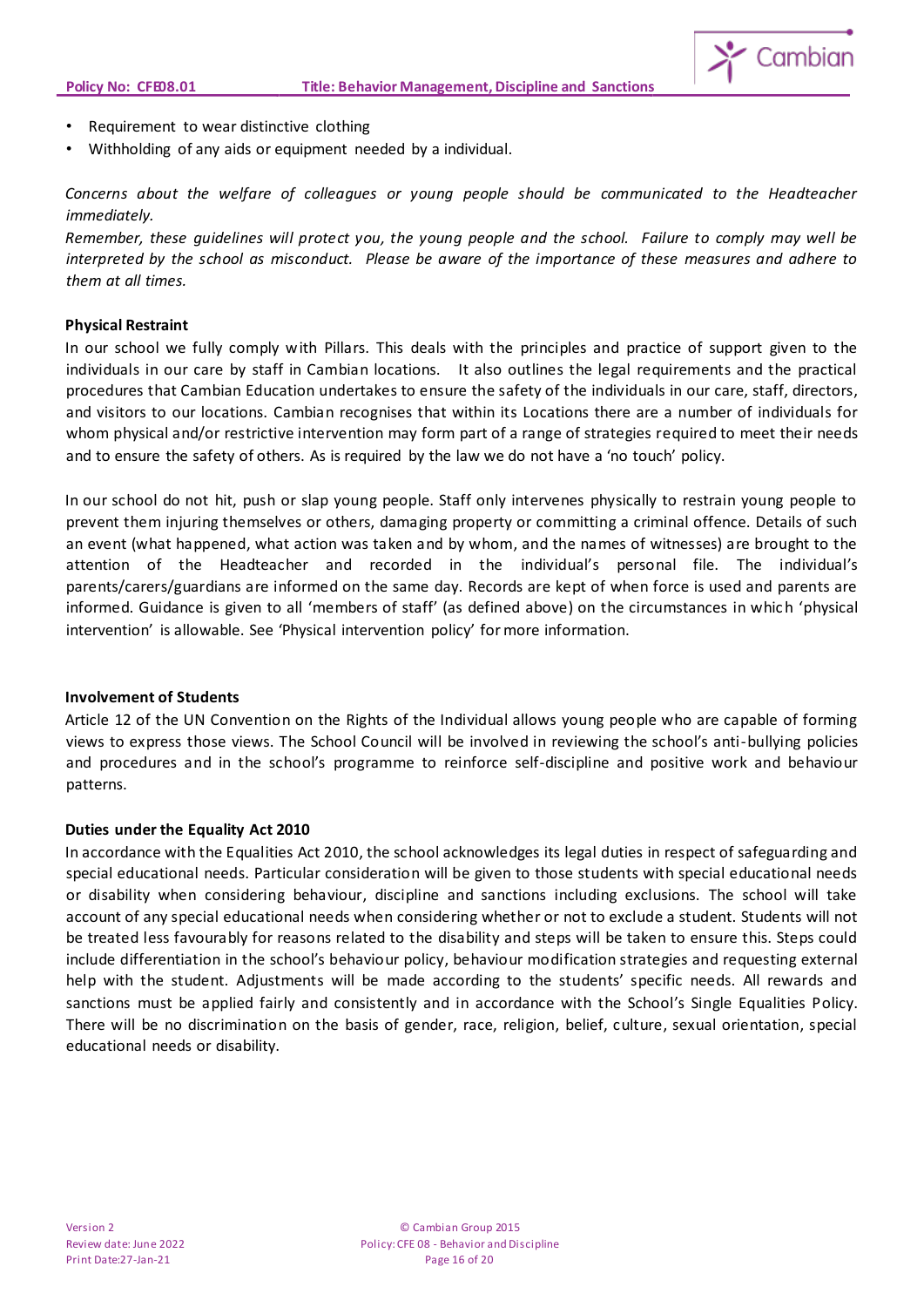

# **THE ROLE OF THE STUDENTS The Rights and Responsibilities of Students**

Our school believes that as a student you have the right: to develop to your full potential in every area of school life; to be treated fairly and with respect. As part of these rights, young people should recognise the following responsibilities:

# **RIGHTS RESPONSIBILITIES**

- I have the right to be safe
- I have a responsibility to make the School safe by not threatening, hitting or hurting anyone  $\Box$  I have the right to an education
- I have a responsibility to co-operate with teachers, classroom support staff and other young people to make sure that lessons proceed smoothly
- I should not behave in a way that will interfere with the other young people's right to learn
- I have a responsibility to attend classes regularly and to arrive at lessons on time
- I should adhere to the school dress code
- I have a right to be treated with understanding
- I have a responsibility to treat others with understanding not to laugh at others, tease others or try to hurt their feelings by name calling
- I should help other members of the school, particularly those who are new or younger than me
- I have a right to be treated with respect and politeness
- I have a responsibility to treat others politely and with respect
- I have a responsibility to respect the authority of teachers and learning support staff
- If necessary I have a responsibility to disagree without being disagreeable
- I have a right to expect my property to be safe
- I have a responsibility not to steal, damage or destroy the property of others
- I have a right to be taught in a pleasant school environment which does not put me at risk
- I have a responsibility to take care of the school and its resources
- I have a responsibility to inform staff about any damaged equipment or fittings
- I accept that adults may more easily see dangers and I will comply with their instructions
- I have a responsibility to report others I see damaging school
- I have a right to enjoy a healthy lifestyle while I am at School
- I have a responsibility not to bring tobacco, alcohol or drugs into school

# **The Right to Learn in a Calm and Undisrupted Atmosphere**

Students should move around the school calmly and quietly. Homework and the date for handing it in should be written down in the homework diary. All work submitted should reflect a student's best efforts. Work that is badly presented or well below a student's capabilities is unacceptable and will be returned to the student in order for it to be done again. To ensure that the learning of others is not disturbed, calling out and other forms of disruptive behaviour are forbidden. Students will only be acknowledged and given the right to speak if they first raise their hand. Mobile phones are discouraged in school and there must be no misuse of mobile phones. Young people are expected to use the internet and social networks in a sensible manner.

#### **Members of the School must not:**

• Bring penknives or potentially dangerous objects, such as fireworks or cigarette lighters, into school or on school journeys;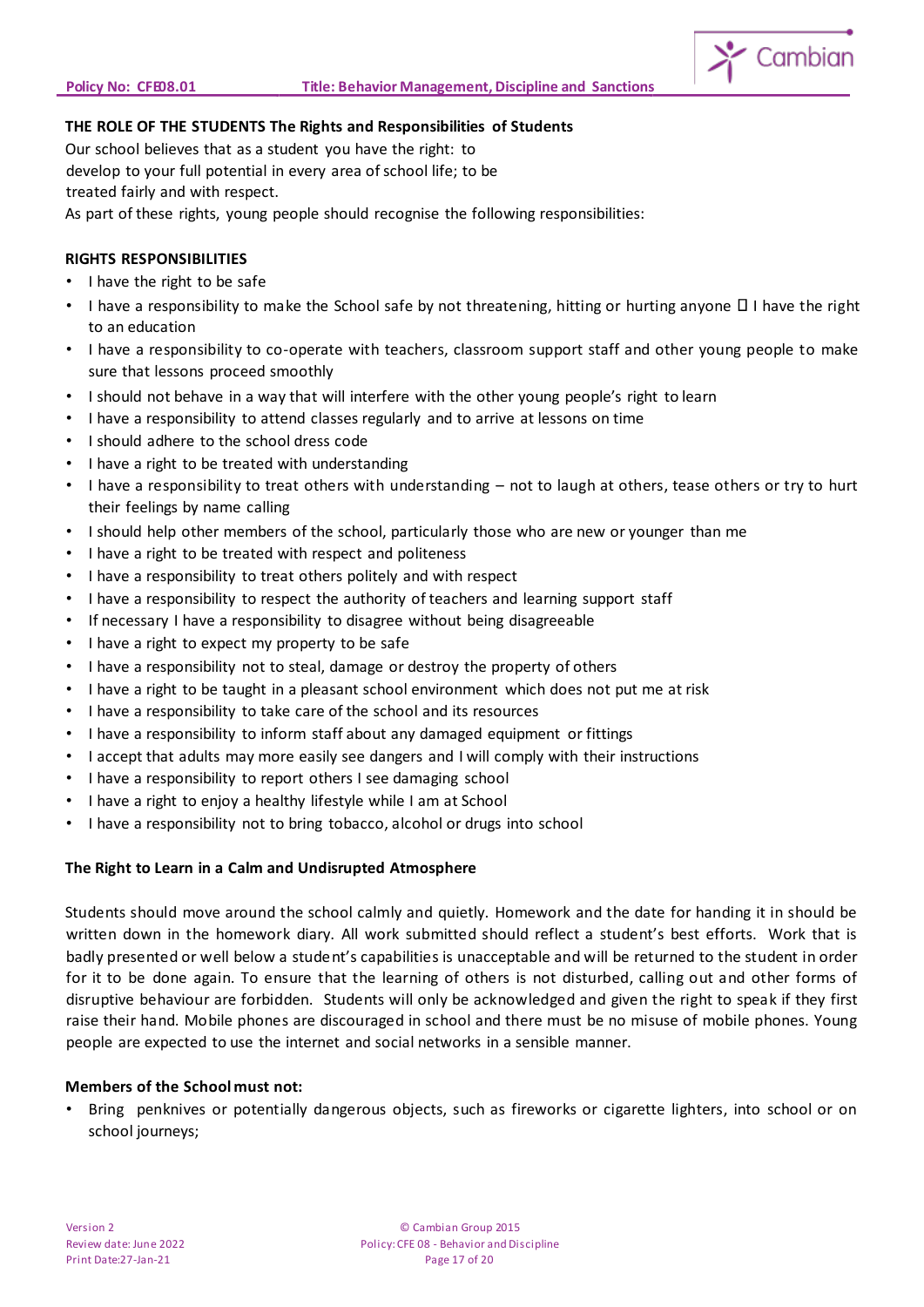

- Damage property or write graffiti on school property. If damage is caused, because a student has disobeyed instructions, a charge may be levied;
- Smoke or consume alcohol in the school or on school trips/journeys;
- Bring or consume chewing gum in the school;
- Bring any drugs (other than medication) into the school or on School journeys.

Our school is committed to preventing drug misuse. Any instance of possession, use or supply of illegal drugs on school premises or trips will lead to immediate suspension whilst the matter is investigated. The investigation may result in expulsion.

# **Students' Conduct outside the School Gates**

Any student found to show misbehaviour or bullying outside the school gates (including students travelling to/from school, on an educational visit, wearing school uniform externally, or where a student can be identified such as through an email etc.) that is witnessed by a staff member or is reported to the Headteacher; will be subject to proportionate disciplinary measures. External misbehaviour includes: behaviour that could have repercussions on the orderly running of the school, posing a threat to another student or member of the public, or behaviour that could adversely affect the reputation of the school. This will follow the Serious Misbehaviour process mentioned above and could lead to exclusion from the school.

# **Behaviour of Parents on/off the School Premises**

It is expected that parents will comply with our school regulations regarding dropping off and collecting their young people and when on the school premises.

- Parents must on arrival at the school, ring the buzzer and report immediately to the School Office, unless they are collecting their individual from a club. They may not wander around the school premises unaccompanied, unless permission has been sought e.g. to collect an item of uniform.
- Parents should not become angry publically, and if they have a problem this should be dealt with in privacy with the person concerned and if necessary with another member of staff. Complaints should be handled according to the Complaints Procedure.
- Parents do not have permission to turn up at the school during school hours unannounced demanding to see their individual's teacher. If this happens, and they refuse to leave, they will be escorted off the premises.
- Parents may not meet class teachers when they are teaching and appointments must be made.
- If there is a court order against a parent seeing their individual the school will abide by the conditions of the order. For example, a parent who has been banned from entering the school premises is trespassing if he or she does so without permission and the police will be called.
- A note must be written if a student has to be taken out of school hours e.g. for a doctor's appointment. The individual will then be collected by a member of the office staff ready to meet the parent at the appropriate time. The student is then signed out and back in again on return.
- Parents should not approach other parents on the school premises concerning external matters.
- Matters concerning students in the school should be handled objectively through the school and not solely between parents.

Parents should not use the Class Rep System to vent personal vendettas against the school, nor should emails be circulated or placements made on social network sites that damage the reputation of the school/students/staff. Any email that is to be circulated publically to parents other than for normal class business should be approved by the Headteacher first.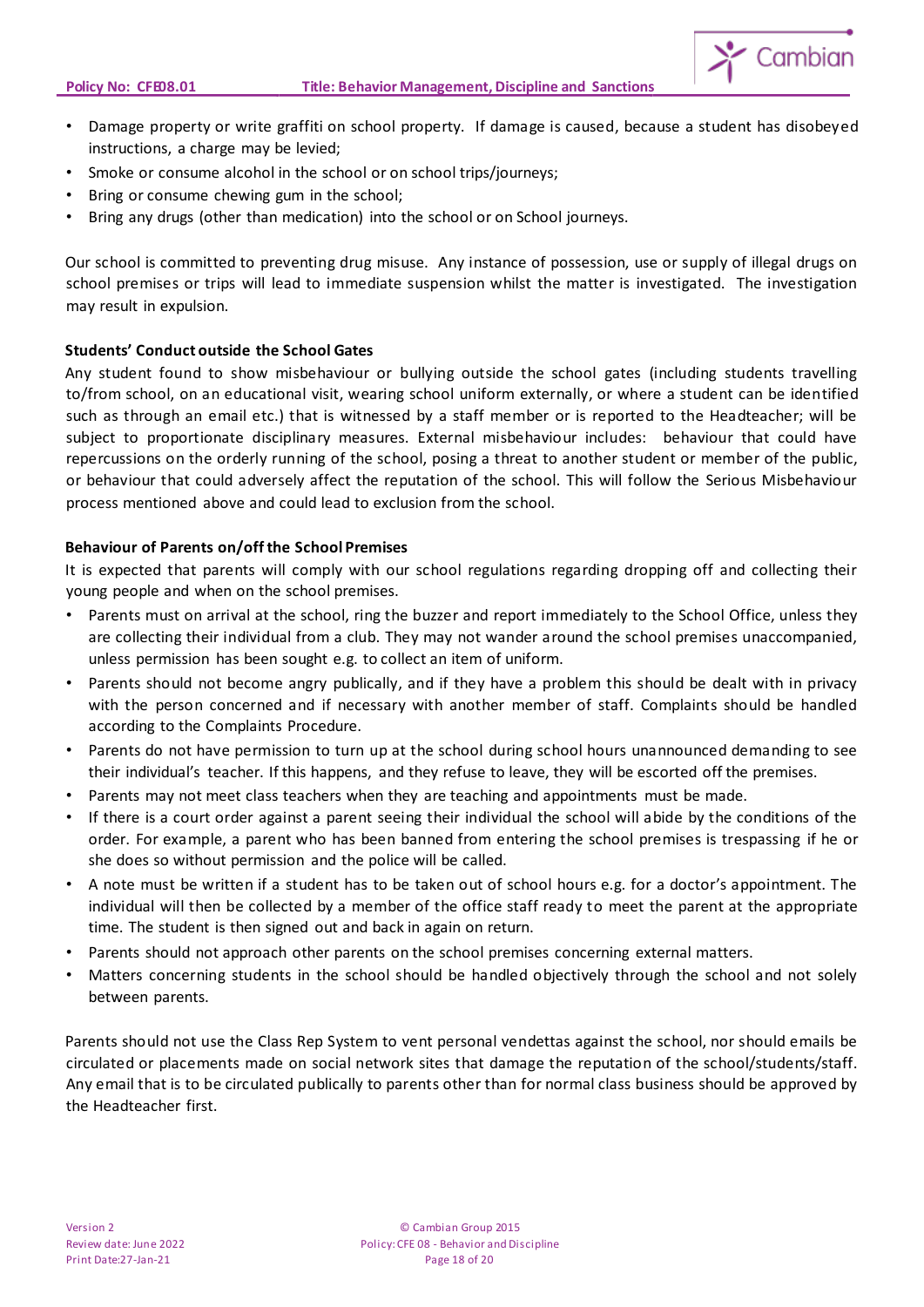

#### **Organisation and Facilities**

We have a clear ethos and culture along with appropriate educational facilities within our environment which enable young people to be come as personally adequate, socially competent and as independent as their potential will allow. We also make clear the responsibility shared by all members of the school community to care for and protect facilities in or order to maintain a safe and positive learning and working environment.

#### **Staff Development and Support**

We support our staff in managing and modifying young people's behaviour through appropriate training and guidance to develop staff skills further. We also have detailed supporting documents and clear procedures which enable staff to feel confident in dealing with behaviour accordingly.

#### **Managing Student Transition**

We carefully manage the transition of our students throughout the school and the preparation for their senior school placement in Year seven. A particular strength of our school is the relationship staff develops with the students. Because our staff team are in constant communication, any specific student support systems or strategies are seamlessly integrated as each student moves through the school to ensure consistency in their behaviour management. Our staff also spend time towards the end of the current academic year working with their new prospective class for the year ahead. This allows students to familiarise themselves with their new teacher in readiness for the next year group.

# **Support systems for students, parents and other agencies**

In our school we have set procedures for supporting young people with their behaviour problems. We may implement a behaviour plan for young people with serious behaviour issues so that staff, parents and the individual understand what is expected of them and the strategies which will be used. We have strong links with outside agencies including resources such as counselling. In some cases, we may refer young people to these outside agencies who will liaise with both the school and the individual's parents to provide additional support. Our school also has access to educational psychologists and the educational welfare service at the local authority. The school has a good working relationship with the local authority and complies with their safeguarding procedures.

#### **Malicious accusations**

If an allegation is determined to be unfounded, the school will refer the matter to Young people's Social Care to decide whether the student concerned is in need of services or support. On the rare occasions where it can be proved that the allegation has deliberately been invented or is malicious, the Headteacher will temporarily or permanently exclude the student.

#### **Reporting for students and parents or carers REPORTON NOTES**

- Daily handovers; Social development; Rewarded via home link diaries Point scores Progress in class, Class record
- Weekly contact by key worker and tutor; Social development & progress in class
- Recorded in home link / telephone records; Termly Report
- Formative reports of academic achievement & behaviour; Sent home termly
- Annual Report; Summative report of academic achievement; Sent end of summer term
- Annual Review; Summative document recording progress against statement; Annual invitation to key people